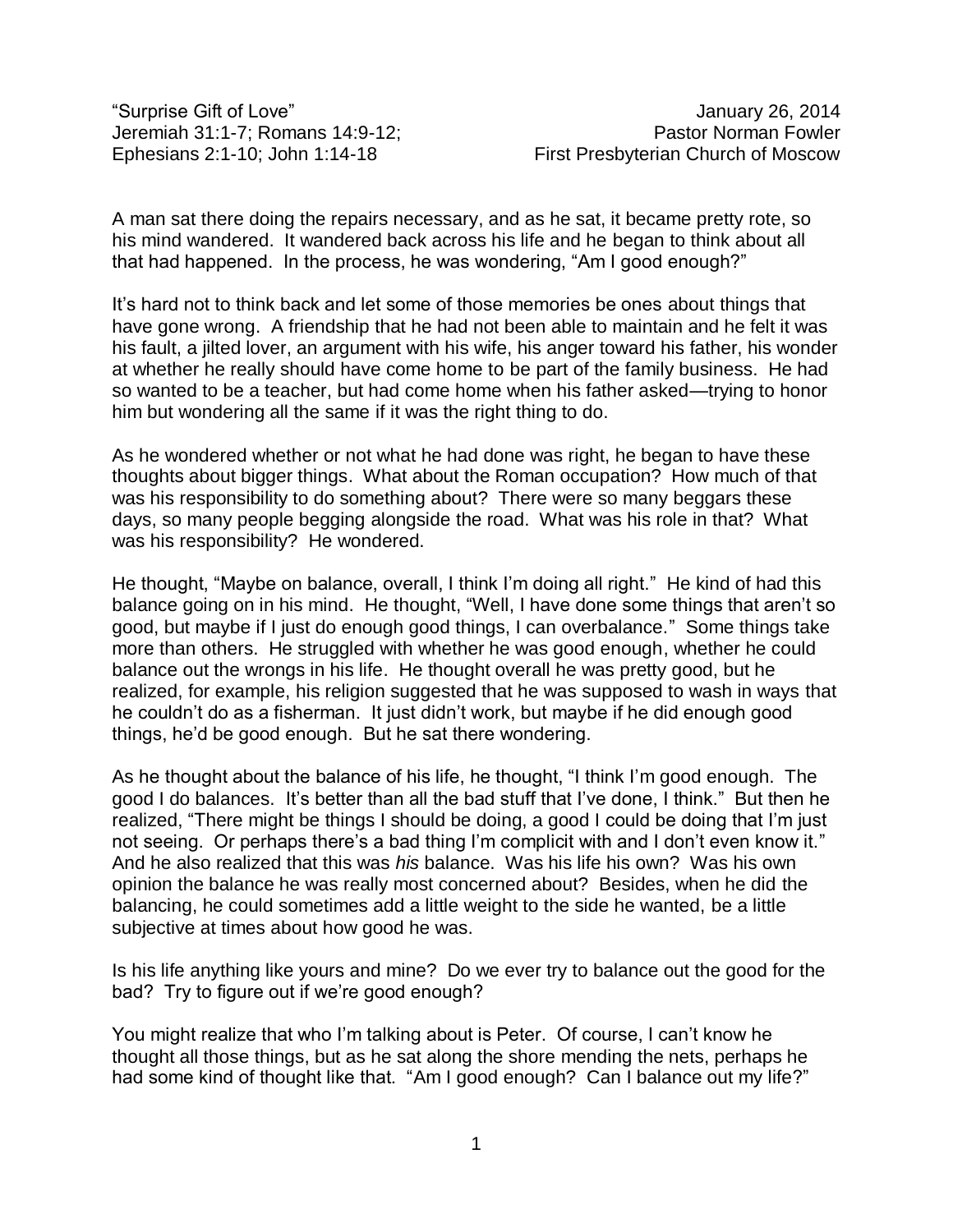and then finally realizing that perhaps the one who does the real accounting is not him. We hear from Romans that it is to God that we're all accountable. We can't really put our finger on the scale to make it work right for us. Sometimes it feels like there's just too much weight. We can't ever do enough good to overcome it.

We realize, I think, that there is a sense of accountability to life. If somebody has a gun, there is a responsibility and accountability with that to other people. Driving a car. In a way, it's a gift to be able to have that mobility and to drive, but it comes with accountability and responsibility. We have children. They are a gift, but they are also something we are accountable for and there's responsibility that comes with them. Our education. In much of our lives, things that are gifts are also things that have accountability and responsibility with them. In fact, our very life is a gift but there's a certain accountability and responsibility that comes with it. Maybe Peter was along the shores of Galilee thinking about the kind of accountability and responsibility he had and when Jesus came along he saw something new, a way to address the struggle he was having figuring out whether he was good enough, whether it all balanced out.

It says in John that Peter had been following Jesus for a while and Jesus had said some hard things. He turns to his disciples and says, "What about you? Do you want to leave, too?" What Peter says is, "Lord, to whom should we go? You have the words that give eternal life." He recognized in Jesus one that gets him past the scale and into something new. It is as Peter encounters Christ he's recognizing God's grace in his presence. That surprise gift of love—that's one way of describing grace—is different than the Law of Moses. You might say the Law of Moses gave us the scale. It helps us see what's right and wrong. It begins to give us outlines, and I think we turned it into the scale, or a way to try to balance the good and the bad.

Sometimes this shows up in our lives. I think it's a pretty practical thing. We see studies that show we do these kinds of things. I did something really green today, something that was good for the earth, so I can do something that's not so good tomorrow. Or, we have a co-worker we are trying to get along with. I did really well getting along with them today so I don't have to work at it so hard tomorrow. We try to balance out life. In a way it gives us an excuse to do things we don't think are right.

What I'm suggesting is that when Jesus comes along, he comes to Peter and simply takes the scale away. What's in its place? He simply asks Peter to follow him. Is that really any different than he asks of any of us, to simply follow him? Peter realizes that in Jesus he has found the one who gives grace upon grace. Jesus helps him recognize the love of God in his life, that God cares, that incredible gift that God has given us that our scale can be taken away. What is it replaced with? It's following Jesus.

Let me describe what I think that means in the case of a co-worker who is irritating us. It's not about whether I'm good to them today and tomorrow. It's whether I'm doing what Jesus asked me to do. It's not that I've been good to them today so I don't have to be good to them tomorrow because it's not just about our relationship. It's about